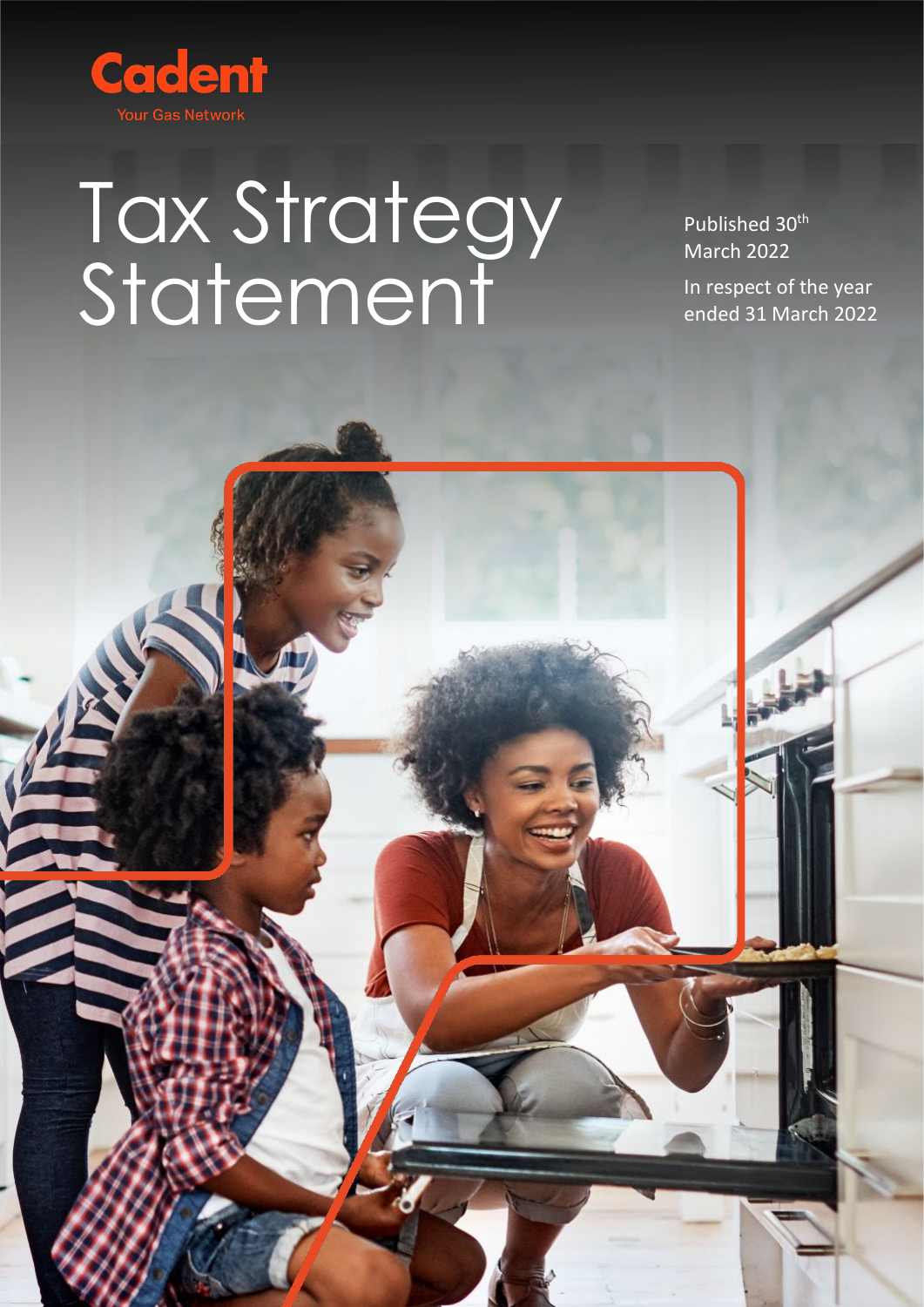## **Tax Strategy Statement**

**This statement sets out our strategy in relation to all UK taxes and applies to all of the group's UK entities1. It is approved by the Board and is published in accordance with our obligations under Finance Act 2016 Schedule 19, paragraph 19(2).**

#### **About us**

We provide the energy our customers need to stay safe, warm and connected. Our responsibility is to look after the gas pipes so they can continue to deliver safe, reliable and low carbon energy for years to come. We are continually finding smarter and more sustainable ways to develop our networks and work closely with local communities to deliver a high-quality service that our 11 million customers expect.

We are a 200-year-old business with a strong track record of operating responsibly from our regulatory commitments and practices to our social actions. Given the size of our business, we pay and collect on behalf of HMRC a significant amount of tax across the spectrum of UK taxes and we are committed to being a responsible and compliant taxpayer in this regard.

#### **Our tax contribution**

Our contribution in respect of UK taxes borne and collected during the year ended 31 March 2022 was £561m in total as shown below. This represents a reduction of £51m from the prior year result from lower taxable profits reducing Corporation Tax and lower revenues reducing our net VAT payments.